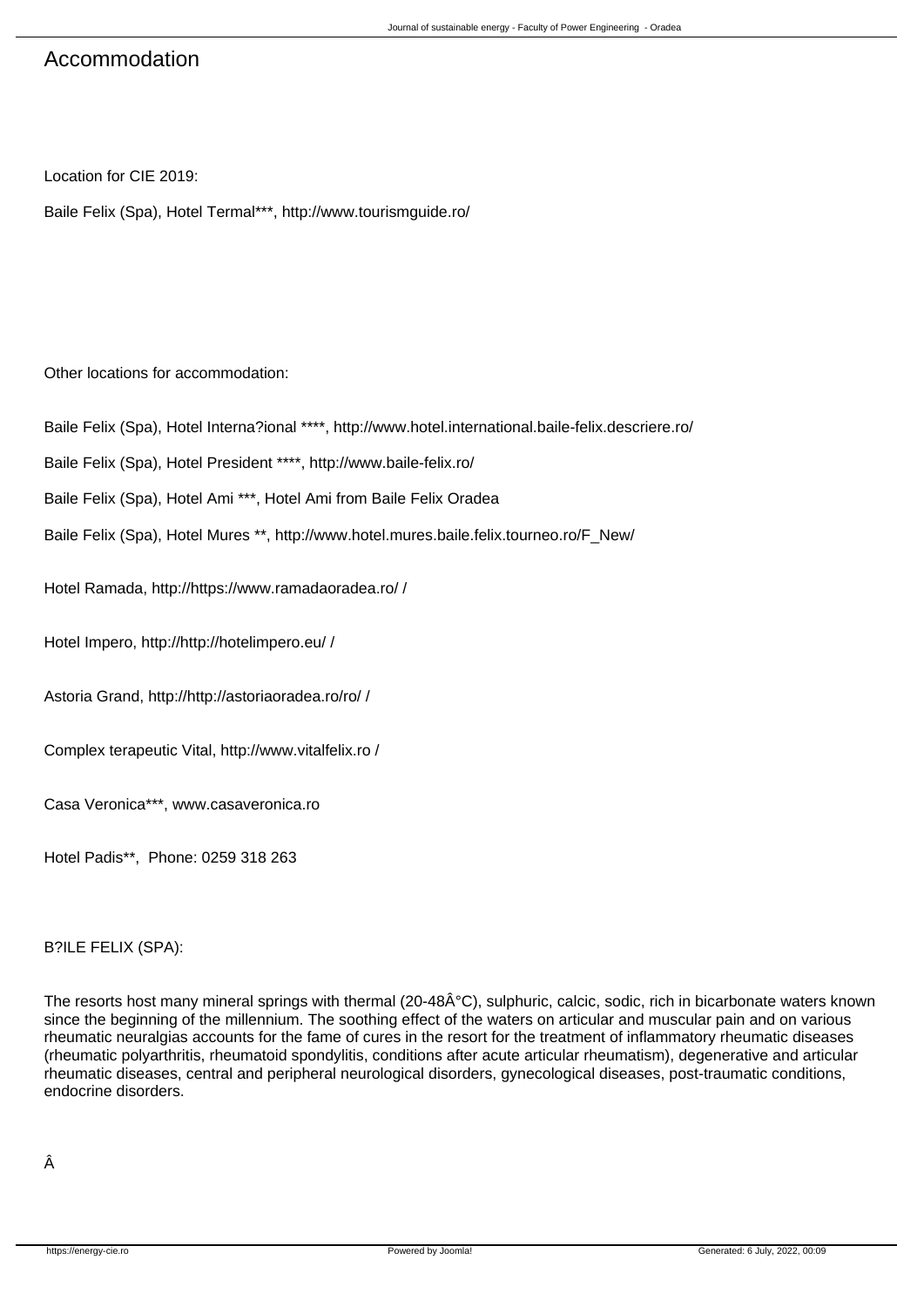The facilities of the two resorts offer treatment of rheumatism and neurological and gynecological diseases. The modern medical base has at its disposal various facilities for procedures involving electrotherapy, hydrotherapy, aerosols, massage, paraffin packing and other water treatments.

ACCESS WAYS:

by car: E 60 (border point Bors) †DN 76 Oradea-Felix Spa (20 km)

by plane: Oradea airport (15 km), domestic flights from and to Bucharest ; international airports: Timisoara [Romania] (180 km) and Budapest [Hungary] (250 km)

by train: Oradea railway station and also the local station.

ACCOMODATION:

HOTEL TERMAL\*\*\* (registration, accomodation and conference location)

The Termal Hotel (3+ stars category), modern balneary treatment center, is located in a quiet area, near the Felix Spa forest.

Accommodation capacity: 298 beds: 114 double rooms, 58 single rooms and 6 suites. Rooms amenities: bathroom/shower, WC, hair dryer, balcony, satellite TV, telephone, cooler, and central heating.

Property amenities: restaurant, daytime bar, 3 elevators, individual safe, shop, exchange, tourism office, manicure, pedicure, beauty parlour.

The 2 swimming pools of the hotel, indoor and outdoor, are open all year round.

Pets are not allowed.

THE RESTAURANT:

The restaurant (3 halls and one terrace) offers you a wide range of specialties from the Romanian and International cuisine. One can enjoy every evening the pleasant atmosphere created by the restaurant live orchestra. For special occasions the restaurant organizes festive dinners, banquets, wedding parties, cocktails etc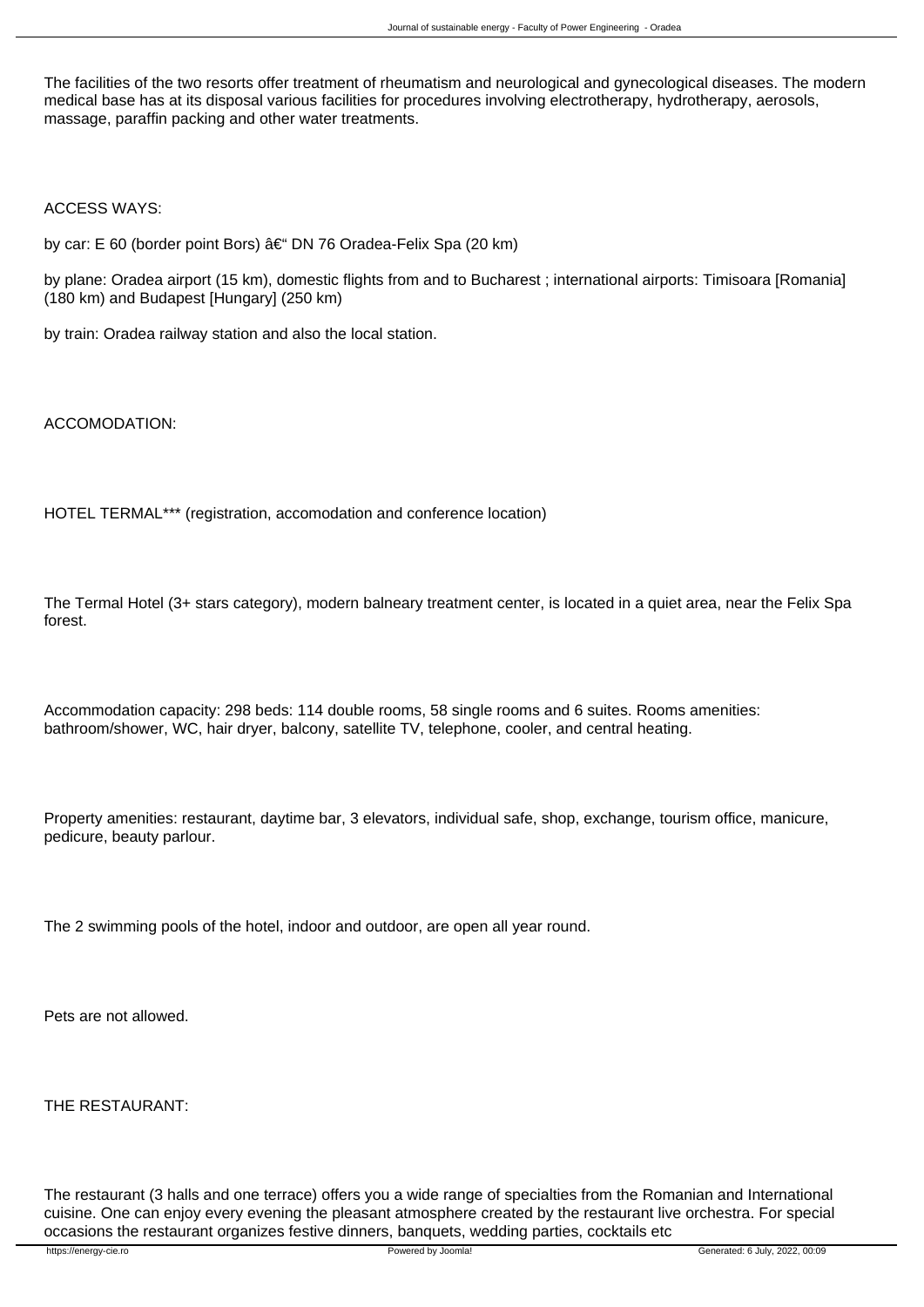### THE CONFERENCE ROOMS:

The hotel has 2 modern air-conditioned conference rooms: one with 100-140 places at desks or 200 seats, and one meeting room with 60 seats.

# THE TREATMENT CENTER:

The modern cure installations, the treatment procedures, the high qualified specialists and the medical stuff assure a high quality treatment. Treatments with original Romanian products such as Gerovital , Aslavital , Pell - Amar and Boicil Forte.

Baths with thermal mineral water in tubs and pools, jacuzzi

Kinetotherapy with thermal mineral water in tubs and pools

Vertebral tractions (elongations in the water and on the table)

Electro and hydrotherapy

Inhalations

Sauna

Rehabilitation and medical gymnastics

Paraffin wrappings

Laboratories for tests and functional explorations

Fitness

#### Therapeutical Indications

Inflammatory rheumatic diseases, biologically stable (rheumatoid polyarthritis, ankylosing spondylitis, post acute articular rheumatism);

Degenerative rheumatic affections: spondylosis (cervical, dorsal, lumbar) accompanied or not by cervicobrachialgias, painful lumbar sciatica, arthroses polyarthroses;

Abarticular rheumatic affections (tendinoses, tendinites, tendoperiostoses, scapulohumeral periarthritis );

Posttraumatic affections (posttraumatic articular stiffeness, states following articulations surgery, fractures);

Affections of the central and peripherical nervous system (hemipareses, various pareses and paralyses).